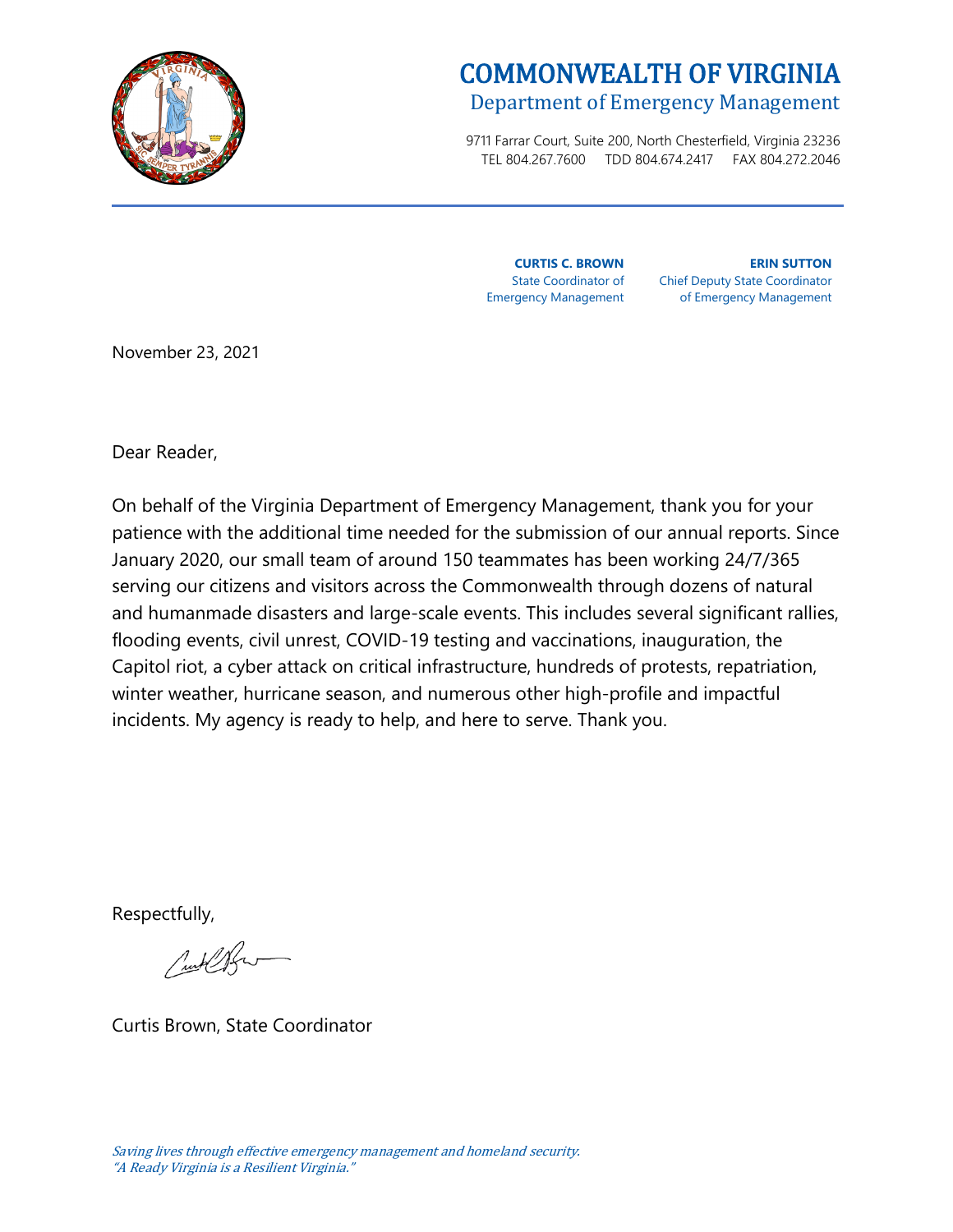

Virginia Department of **Emergency Management** 

# **REPORT PURSUANT TO CHAPTER 590**

# Access & Functional Needs and Limited English Proficiency

November 2021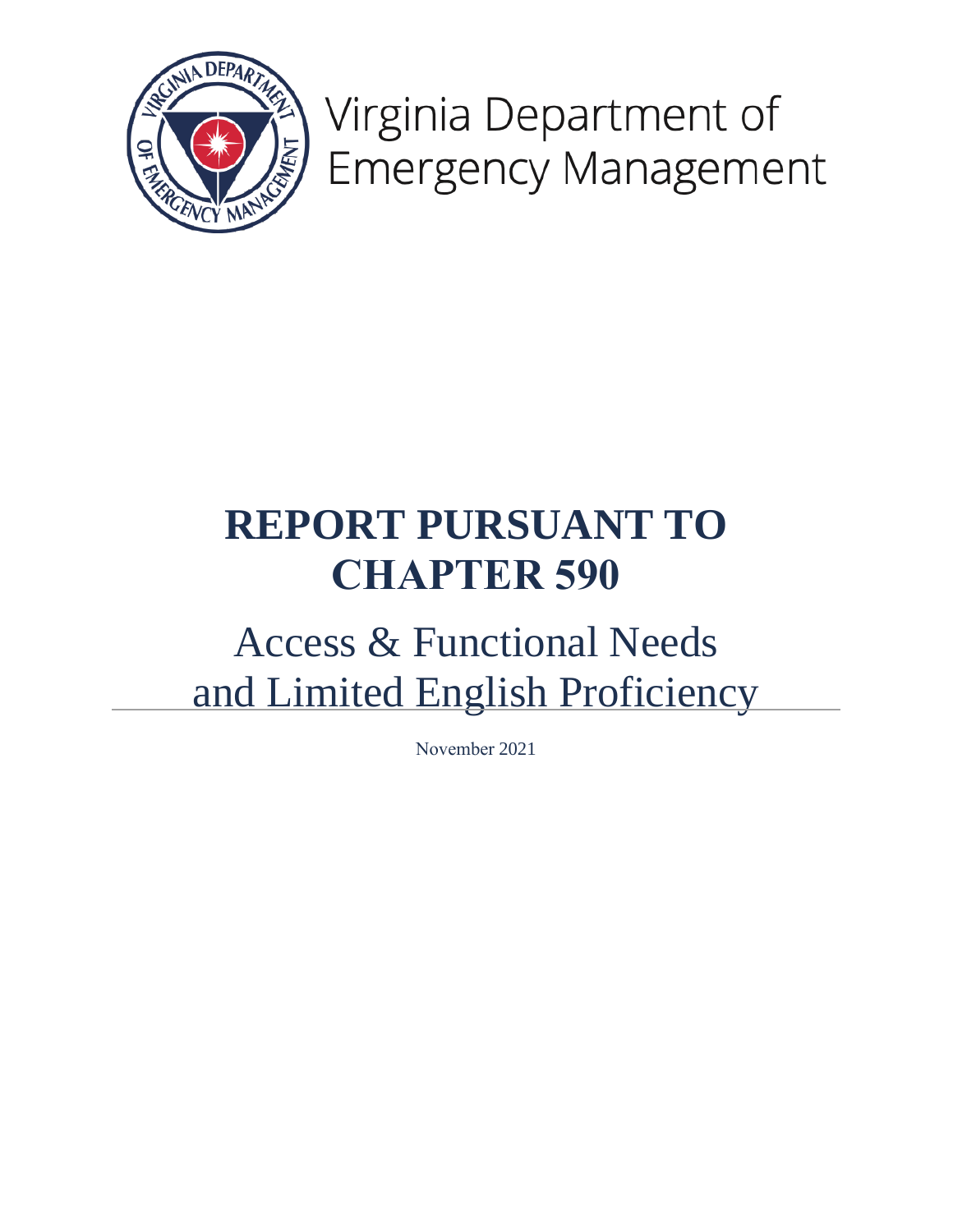The Virginia Department of Emergency Management hereby submits this report pursuant to Chapter 590 from the 2020 General Assembly session.

*§ 1. The Department of Emergency Management shall review its emergency services and disaster preparedness programs to determine if changes to those programs are necessary in order to address the needs of individuals with limited English proficiency and individuals with access or functional needs. The Department shall complete its review no later than November 1, 2020, and report its findings to the Chairs of the Senate Committee on General Laws and Technology and the House Committee on General Laws. Such report shall include any recommendations for legislation that would be required to fully address the needs of individuals with limited English proficiency and individuals with access or functional needs. As used in this section, "individuals with limited English proficiency" means individuals who do not speak English as their primary language and who have limited ability to read, write, speak, or understand English.*

### *Communications Overview Addressing Above Changes*

During emergencies and disasters, public messaging can mean the difference between life and death. While many platforms can be used to push out timely information, the COVID-19 pandemic has thrust society into more online dependency. Due to limitations with social distancing and quarantines, vulnerable populations will now rely more than ever on access to digital messaging such as the internet.

Workarounds and alternatives to digital messaging have been used in the past to meet requirements set forth by the Americans with Disabilities Act and Section 504 of the Rehabilitation Act. However, many critical aspects of daily life have moved online, making it difficult to rely on those other methods. Interactive tools and/or sites that are well-intentioned suddenly prevent those with access and functional needs from accessing information readily available to those without access and functional needs.

The Commonwealth recognizes the importance of giving every Virginian and visitor access to critical information – whether it be in an emergency or to perform a daily function. It is for this reason that several key initiatives have been implemented to ensure equity in messaging.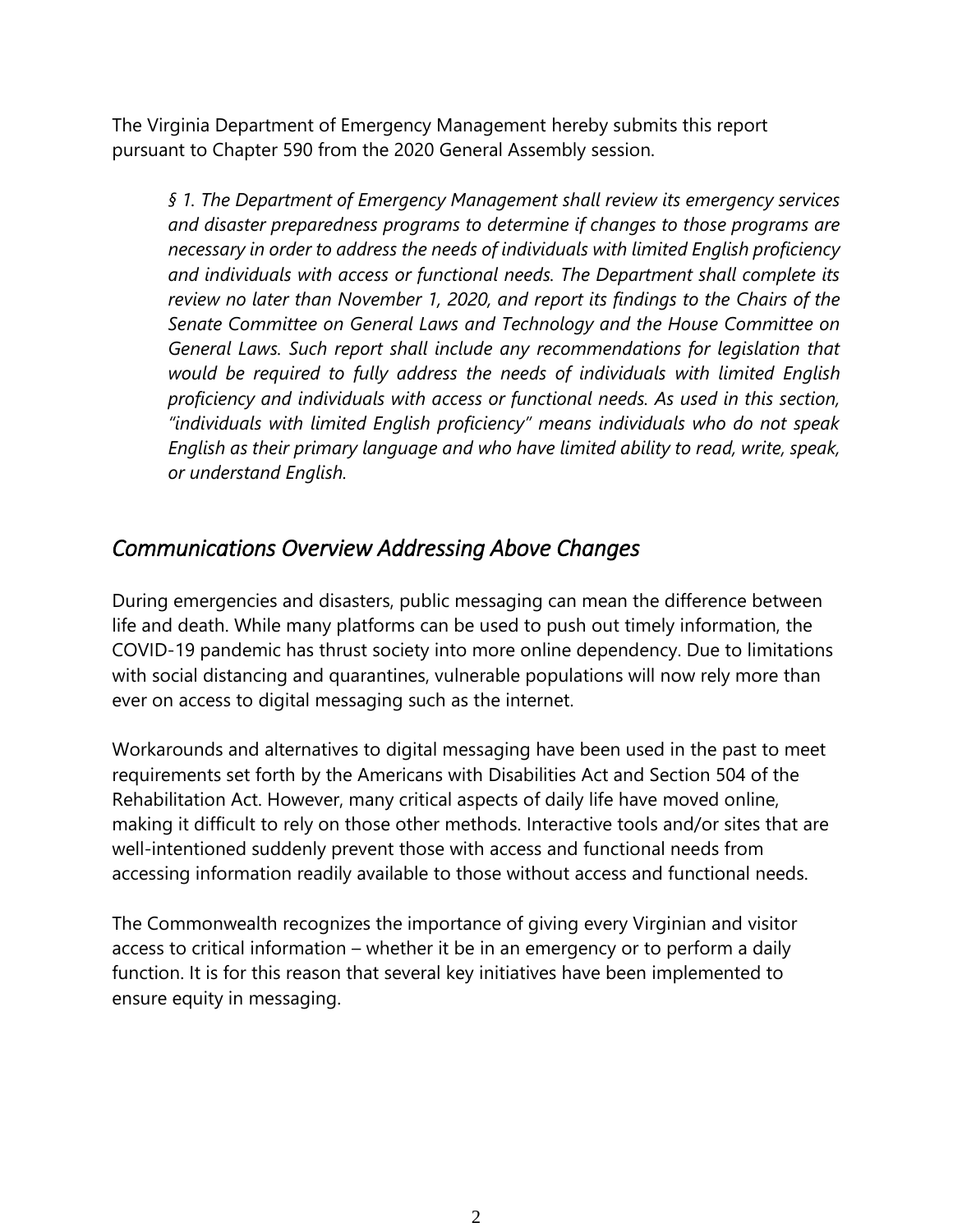#### *Training for State Employees*

One of the first steps in filling this gap is recognizing that not everyone understands the complexities and requirements for providing accessible communications. To address this, *Communication Accessibility during a State of Emergency: Guidance for State Agencies* was published in April and distributed to all state agency Public Information Officers. This document was created to provide key guidance related to provision of information and messaging which is accessible to people who are deaf, hard of hearing, deaf blind, blind, and visually impaired.

To accompany this guide, an online training course was also made available. The course included information on how to effectively make public service announcements, improve accessibility for press briefings, and secure resources such as Sign Language Interpreter (SLI) services, and Real Time Captioning/CART for remote meetings such as teleconferencing and video conferences. The training also addressed site accessibility for people with disabilities including the major features of 508 compliance: closed captioning and subtitles, screen reader capability, accessibility with the keyboard, and transcription.

In an effort to address health equity as well, just in time training was delivered to government employees at the state and local level, assisting with programs for vulnerable communities across the Commonwealth. *Health Equity Before, During, and After a Disaster — Just in Time Training* allowed personnel to discuss several key topics such as the rationale for centering equity in disaster response, recognizing the differences between equity and equality, understanding the social determinants of health, utilizing data and research related to health equity, and explaining unconscious bias and cultural humility. This training was developed by the Health Equity Working Group and the Virginia Emergency Support Team to promote the consideration of health equity in all aspects of preparedness, response, and recovery to a disaster.

#### *Press Conferences and Written Guidance*

In addition to the ongoing efforts to address digital roadblocks, great progress has been made at the state level to address accessibility issues for press conferences and written guidance as well. ASL interpretation is now made available for all press conferences, and all Executive Orders have undergone ASL translation as well. To be inclusive of our communities with limited English proficiency, all Executive Orders and guidance related to COVID-19 have been translated into Virginia's top 6 languages – Spanish, Korean, Mandarin, Arabic, Vietnamese, and Tagalog. Virginia is also one of only a handful of states that now offers live Spanish translation of all Governor's press conferences.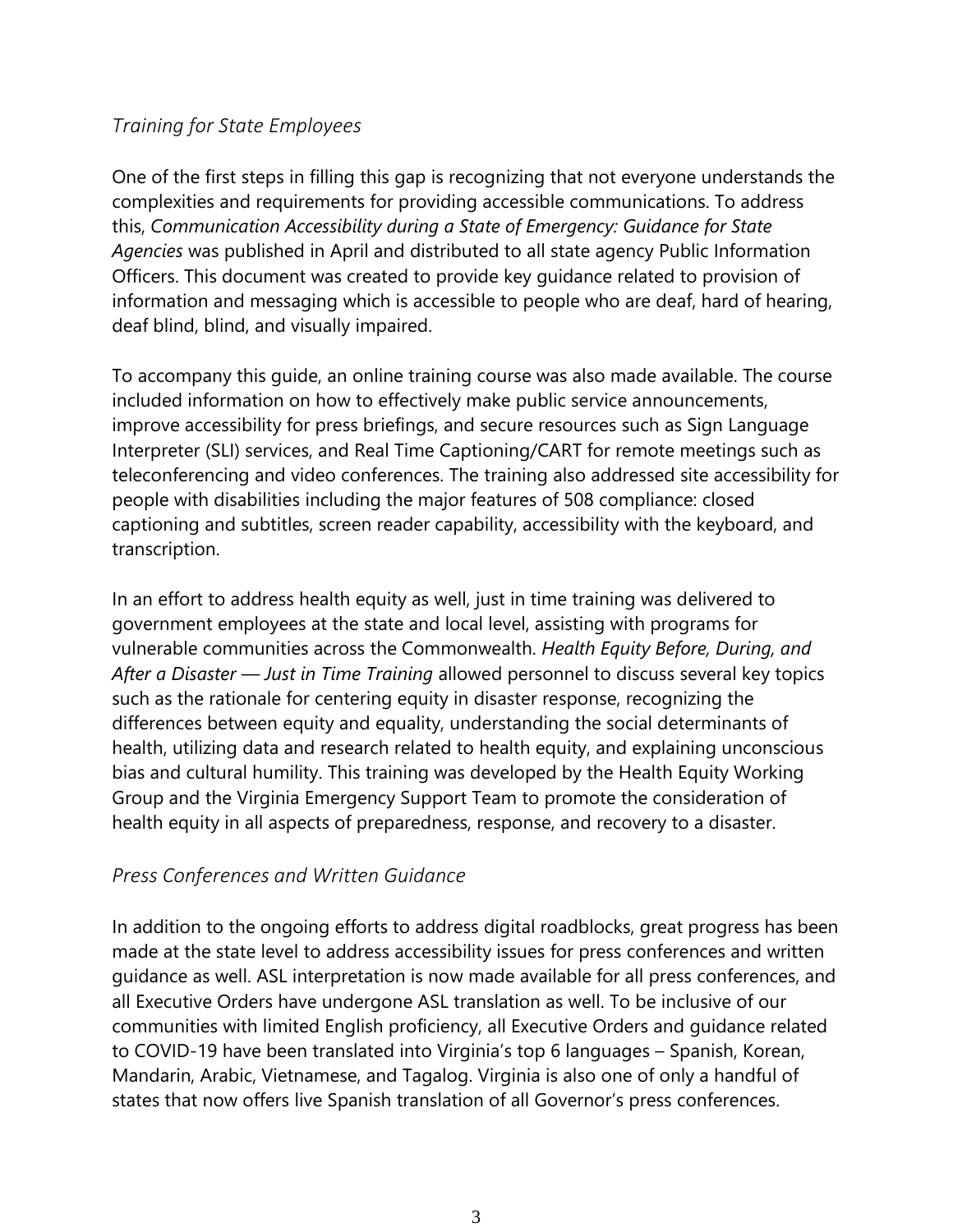#### *Social Media and Community Engagement*

Social media graphics and content are one of the fastest ways to reach a large audience. Recognizing this, all life safety graphics produced by VDEM are now translated into the top six languages and posted to social media and the vaemergency.gov webpage. This year, the *Hurricane Evacuation Guide during the COVID-19 Pandemic* was also translated into multiple languages, including plain text format, to ensure it was accessible. Printed copies were made available to localities for distribution to those communities that cannot access digital information or that requested a hard copy.

Increased efforts have also been made to amplify public safety messages to vulnerable communities. This includes TV ads, radio messaging, and public events that also take diversity, equity, and inclusion into consideration. Research has been conducted to identify these communities, and targeted outreach efforts have been conducted to ensure messages are received by the whole community. VDEM is in the process of launching a Virginia Partners in Preparedness Program, which will bring together various groups to serve as trusted messengers for their communities. Examples of these partners include advocacy groups, non-profits, faith based and voluntary organizations. The goal is to have these groups promote emergency preparedness and keep their communities informed of response and/or recovery measures as well.

#### *Websites*

State agency websites are in the process of being evaluated for accessibility issues. This summer, a memo was sent to all state agency heads promoting the accessibility of the Commonwealth's digital properties. The Virginia Joint Information Center, led by VDEM, partnered with Virginia-based company Capital One to assist with this effort. Capital One's Digital Accessibility Group is providing pro bono reviews of public facing portions of state websites to determine what pages and functions are not accessible to those using assistive devices and technologies. These reports will assist state agencies in better understanding where the issues are and how to correct them.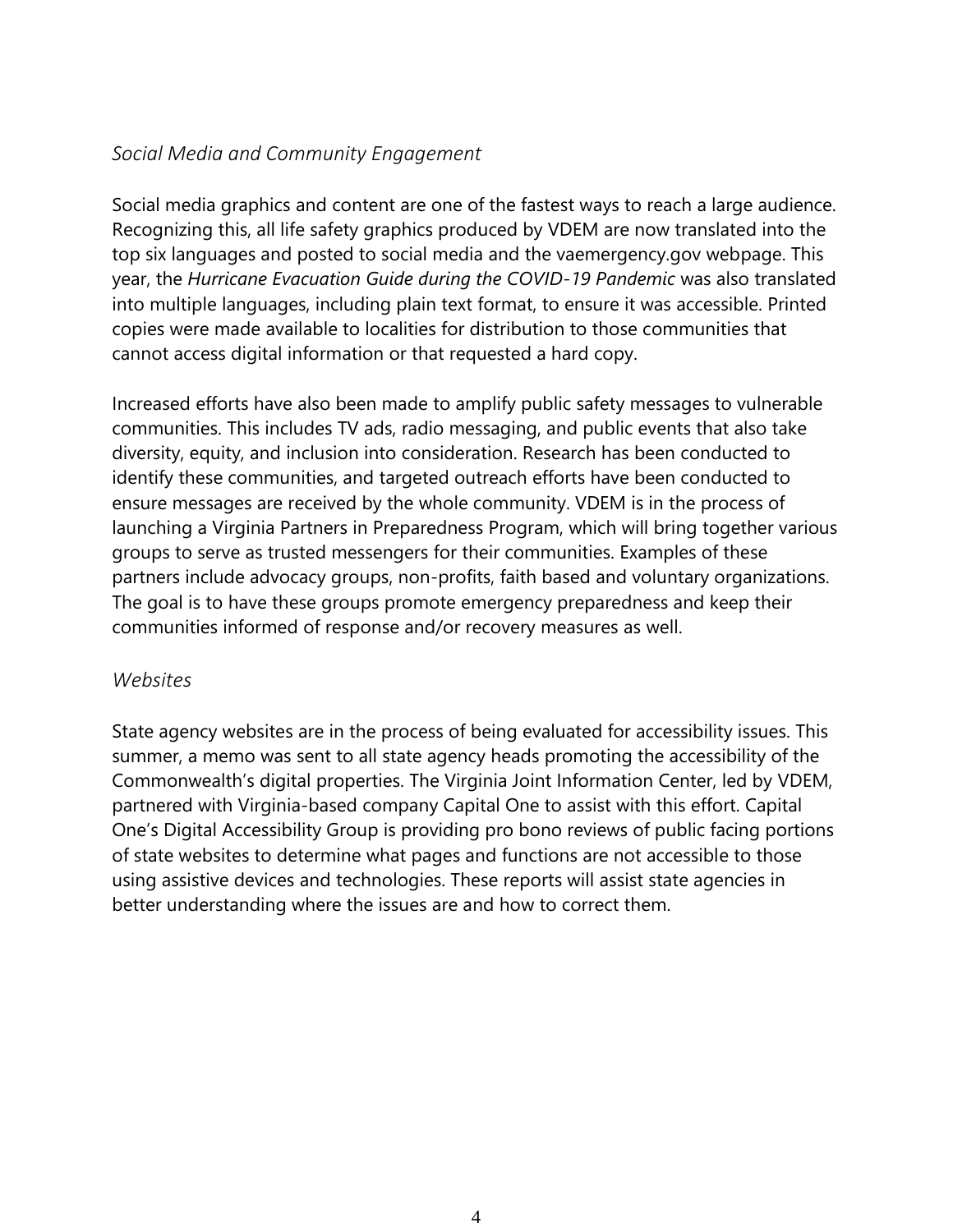## *Recommendations*

During emergencies and disasters, public messaging can mean the difference between life and death. While many platforms can be used to push out timely information, the COVID-19 pandemic has thrust society into more online dependency. Due to limitations with social distancing and quarantines, vulnerable populations are now more reliant than ever on access to digital messaging such as the internet, which can further exacerbate inequities and access issues. The following recommendations are intended to capture potential legislative options to enhance the Commonwealth's capacity to better serve those with access and functional needs and limited English proficiency.

#### *Partners in Preparedness/Community Outreach Program Manager*

In an effort to combat the pre-existing systematic inequalities that leave many communities vulnerable before, during, and after a disaster, VDEM recommends developing a program manager position that will assist with the creation and coordination of a formalized Partners in Preparedness program and ongoing community outreach campaign. This position will work to ensure that the agency thoroughly engages with partners that can promote and enhance programs and communication by serving as trusted messengers within their communities. These partners come from all industries including but not limited to advocacy groups; education; business/commerce; faith-based; health care; nonprofits; and government agencies.

This program will be data-driven and provide critical resources and support needed to be prepared and resilient, including but not limited to preparedness brochures, real-time emergency information, and access to disaster-focused webinars, forums, town halls, and other events. The position would be responsible for engaging with all VDEM divisions and the Virginia Emergency Support Team to ensure response and recovery plans and procedures take equity and inclusion into consideration, and serve as a liaison during disasters to vulnerable communities by working with the trusted community partners.

#### *Seven (7) Regional Public Communications Specialists*

Currently, VDEM's seven regional offices do not include the capacity to maintain communications campaigns or outreach events tailored for the communities they serve. Instead, they rely on communications division staff members at headquarters in Richmond to handle the public information for all 130+ localities served by VDEM. These positions are not only responsible for the agency's entire communications strategy, but during a disaster, they are tasked with managing the state Joint Information Center.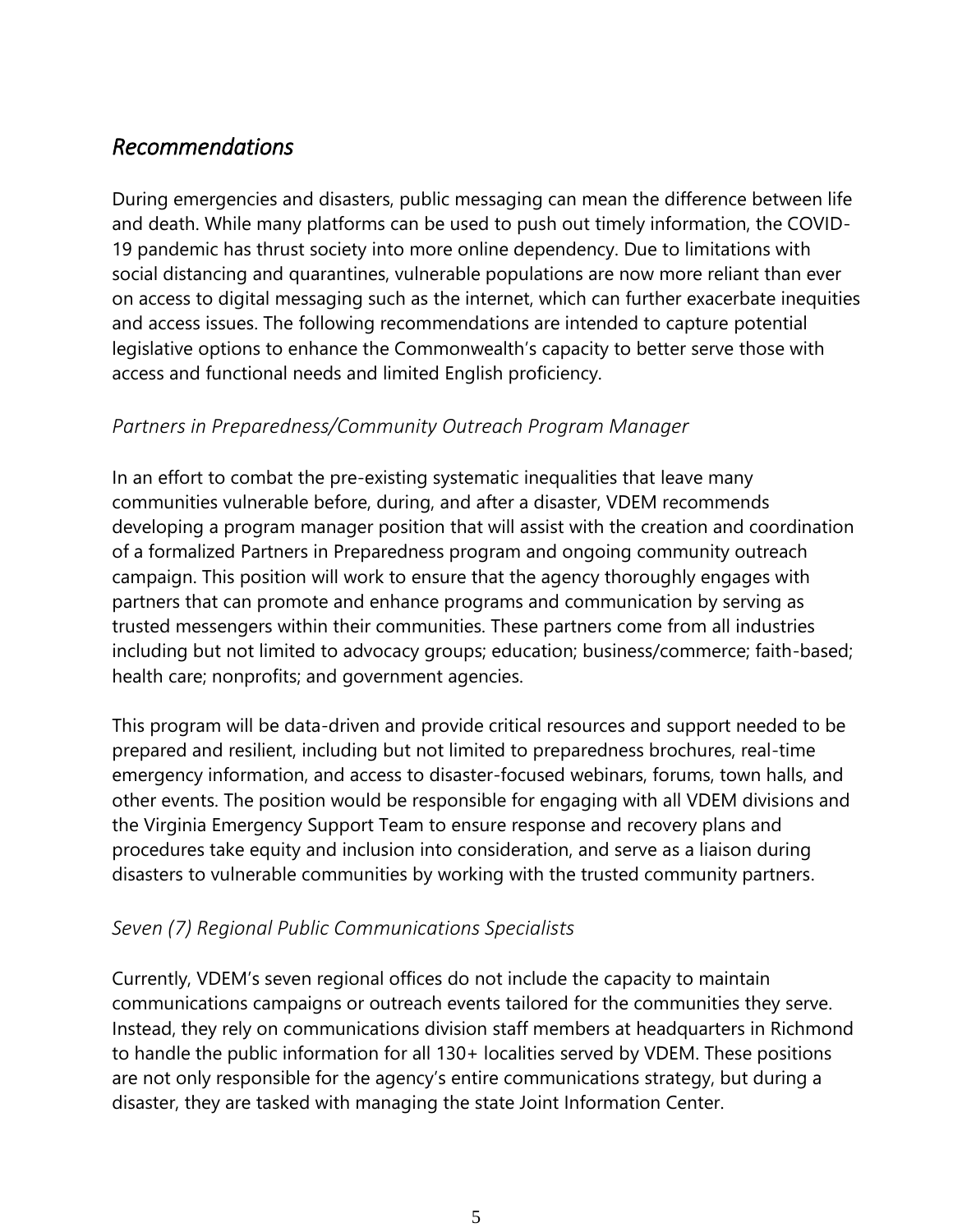Having full time communications and outreach specialists in the regions not only enhances the agency's ability to communicate as a whole, but provides an individualized focus whereby communities most at need are prioritized and have a local point of contact to provide timely and accurate information. In addition, by having communications personnel living and working in the region they serve, they are also more attune to the needs of the communities, current gaps, and resources available to assist. During blue sky days and disasters, these positions will also serve as a liaison to HQ and the state JIC, informing them in real-time if there are any communications needs coming from their communities.

### *Public Outreach Competitive Grant Program*

In Virginia, many localities have emergency managers and/or public information officers that are not full- time, have other primary job responsibilities, or are volunteers. To better assist our localities with public outreach and preparedness campaign development, a passthrough grant program should be developed to provide funding for developing, enhancing, and sustaining communications efforts, particularly to communities disproportionately impacted, communities of color, those with access and functional needs, limited English proficiency, and others most at risk.

This program would provide localities with support that could fund efforts such as those listed below:

- Have a dedicated Public Information Officer or Outreach Specialist that could work with communities to identify needs, development outreach materials, and engage with their residents before, during, and after an emergency
- Create campaigns that are inclusive of their whole community and plan for/address any gaps
- Conduct public outreach events that bring information and resources directly to the communities, potentially partnering with community leaders/trusted messengers
- Provide technology support and/or enhancements that can assist with reaching the whole community with a specific emphasis on those with access and functional needs
- Ensuring digital communications are 508 compliant, to include websites, apps, and documents
- Provide digital and print resources in multiple languages that are present in their communities

#### *Additional Support Opportunities*

211 Virginia is staffed with trained professionals (run by VDSS) that take public inquiry calls and suggest sources of help using one of the largest databases of health and human